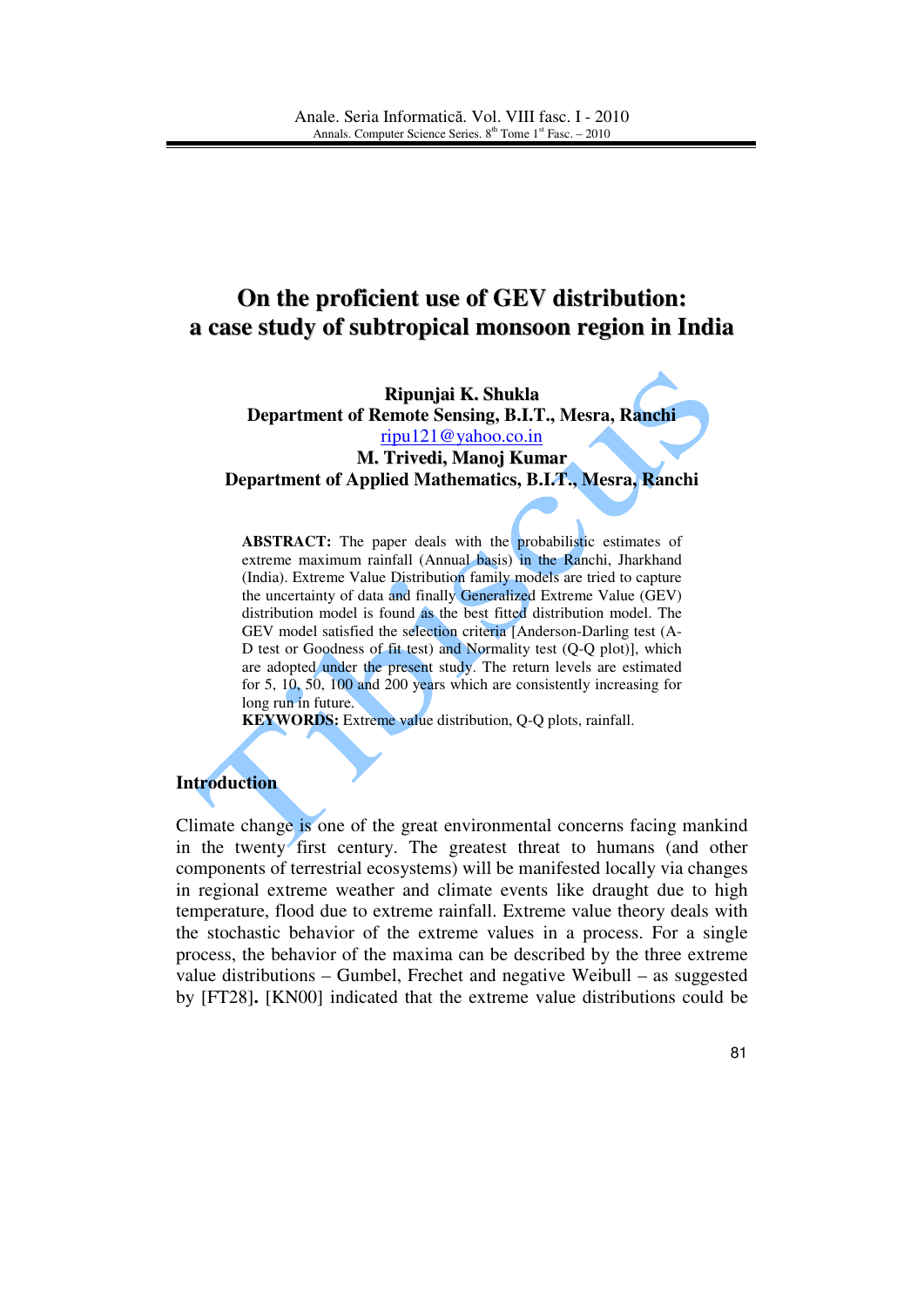traced back to the work done by Bernoulli in 1709. The first application of extreme value distributions was probably made by Fuller in 1914.

An important issue in this research is to assess and predict the changes in extreme maximum rainfall in the future climate of Ranchi in Jharkhand, India. Jharkhand is a huge store of coal mining and it is badly affected by extreme rainfall. Rain water entered into mine areas and forcing the coal companies to stop mining and due to this production is badly affected at much extent. Several researchers have provided useful applications of extreme value distributions to rainfall data from different regions of the world: see [NNA02, NNW98] for applications in Canada**;**  [KB00] for applications in Greece; [Fer93] and [Par99] for applications in India; [C+02] for applications in Italy; [EA93] for applications in Jordan**;**  [Z+02] for applications in Malaysia; [WN00] for applications in New Zealand.

## **Extremities in Weather**

Worldwide areas today severely affected by the extreme rainfall events. An accurate estimate of frequency and distribution of these events can significantly aid in policy planning and observation system design. Increased extreme precipitation events can be attributed to increase in moisture levels, thunderstorm activities and large scale storm activity. In the global warming scenario, climate models generally predict an increase in large precipitation events The numerical modeling community and data analysts have shown interest on the issue of extreme events occurring around the world.

Ranchi has a sub-tropical climate. During summers (March to June), the maximum temperature observed is 37°C and a minimum of 20°C. Winters (November to February) are cool and have a maximum temperature of 22°C and a minimum of 2°C. Monsoons (July to September) offer average rainfalls (http://www. Mustseeindia.com/Ranchi-weather). In the summer or winter, there is very little rainfall in Ranchi. However, in the monsoon season stretching from June to September, Ranchi experiences an average rainfall of 1,100 millimeters (http://www.mapsofindia.com/ ranchi/geography/ weather.html).

The objective of this study is to fit the efficient probabilistic approach from the family of extreme value distribution models, which can suitably model the uncertainties pattern in extreme maximum rainfall (mm) in subtropical monsoon region of India. Ranchi region is taken as key place to execute this study.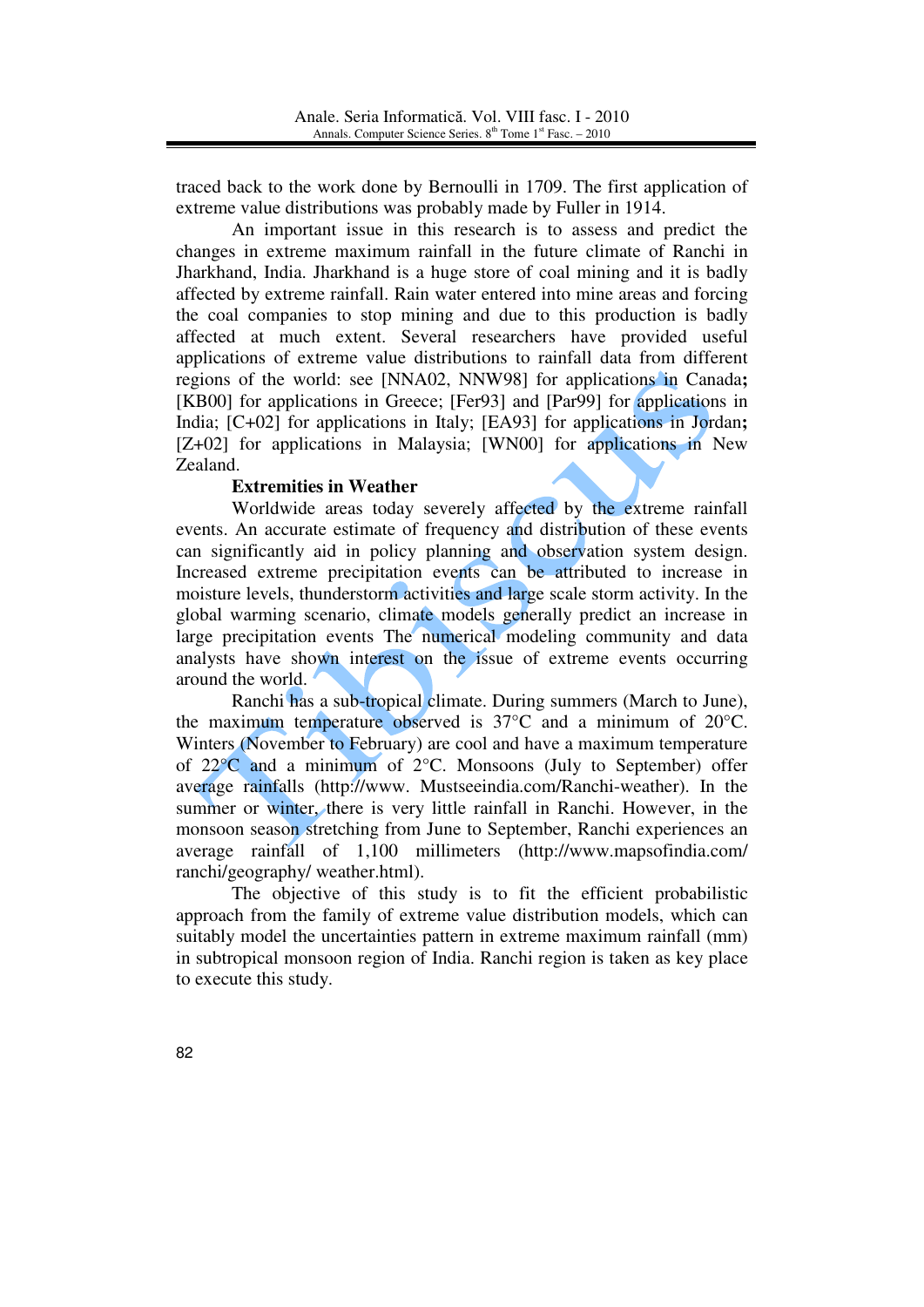### **1. Methodology**

The brief historical development of extreme value is given in the encyclopedia [KJR85] states that the basic theory of extreme value was first developed by Frechet in 1927 and by Fisher & Tippet in 1928 but was formalized by Gnedenko in 1943. Suppose there exists an independent and identically distributed (iid) sequence of random variables  $X_1, X_2, \ldots, X_n$ . Whose cumulative distribution function (CDF) is:

Also 
$$
M_n = Max(X_1, \dots, X_n)
$$
 which is the n<sup>th</sup> sample maximum of the process and  $M_n$  has CDF:  $P(M_n \le x) = [F(x)]^n \dots \dots \dots \dots (1)$ 

Equation (1) states that for any fixed x for which  $F(x) \leq 1$ , we have  $Pr{M \leq x} \rightarrow 0$  as  $n \rightarrow \infty$  which is not useful. However sequences of constants  $a_n$ ,  $b_n$  exist such that

$$
P\left[\frac{M_n - b_n}{a_n} \le x\right] = [H(a_n x + b_n)]^n \to H(x) \text{ is independent of n.}
$$

According to extreme value theory  $H(x)$  must be one of the three possible forms of distributions. The importance of this result is that irrespective of what the original distribution F is, the asymptotic distribution of  $X_{(n)}$  is any of the three forms of the extreme value distribution. In their simplest form three types of the extreme value distribution are:

I: 
$$
G(x) = exp\left\{-exp\left[-\left(\frac{x-b}{a}\right)\right]\right\}, -\infty < x < \infty
$$
  
\nII:  $G(x) = \begin{cases} 0, & x \le b \\ exp\left\{-\left(\frac{x-b}{a}\right)^{-\alpha}\right\}, & x > b \end{cases}$   
\nIII:  $G(x) = \begin{cases} exp\left\{-\left[-\left(\frac{x-b}{a}\right)^{\alpha}\right]\right\}, & x < b \end{cases}$ 

 $1 \quad x \geq b$ 

 $\begin{cases} 1 & x \geq 1 \end{cases}$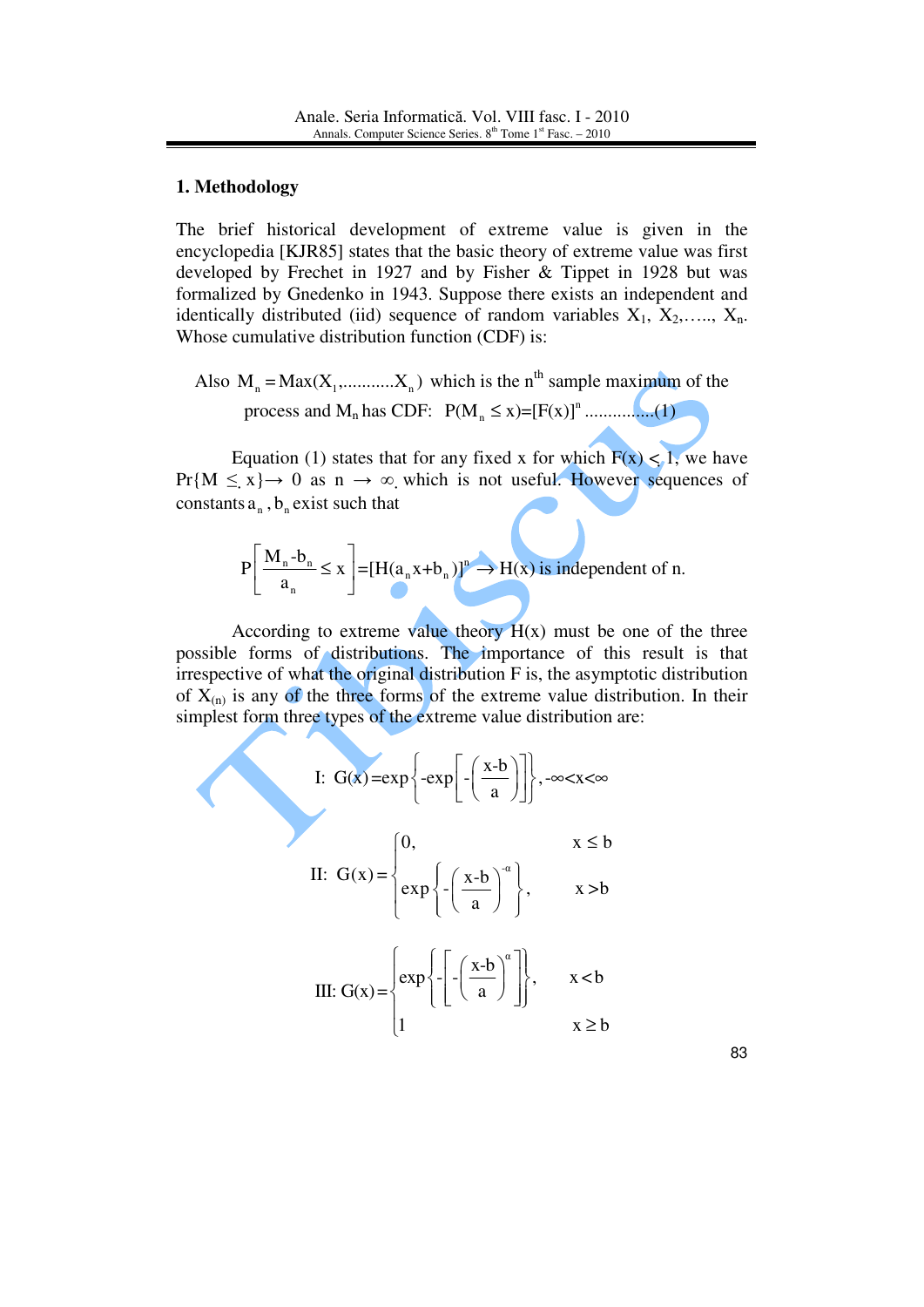These three distributions are referred to as the extreme value distributions with types I, II and III known as the Gumbel, Frechet and Weibull families respectively. Parameter 'a' is scale; 'b' is location and  $\alpha$  is the shape parameter of the distributions. The question becomes which of the three distributions should be used when analyzing a set of data. The problem is relieved by construction of generalized extreme value distribution

$$
f(x;a,b,\alpha) = \frac{1}{\sigma} \left[ 1 + k \left( \frac{x-b}{a} \right) \right]^{-1-1/\alpha} \exp \left\{ - \left[ 1 + k \left( \frac{x-b}{a} \right) \right]^{-1/\alpha} \right\}
$$

where  $\sigma > 0$ ,  $-\infty < b$ ,  $\alpha < \infty$  and the range of x is such that  $[1+\alpha(x-b)/a] > 0$ . The location, scale and shape of the distribution are controlled by the parameters  $μ$ ,  $σ$  and  $k$  respectively.



**Figure 1. Probability densities of Weibull, Frechet and Gumbel distribution** 

## **2. Maximum Likelihood Method**

The maximum likelihood estimation (MLE) technique generally show less bias and provides a more consistent approach to parameter estimation problems. The likelihood of the sample is

$$
L = \prod_{i=1}^{n} f(x_i) \qquad \qquad \dots \dots \dots \dots (1)
$$

The logarithm of equation (1), which is log-likelihood (LL), given by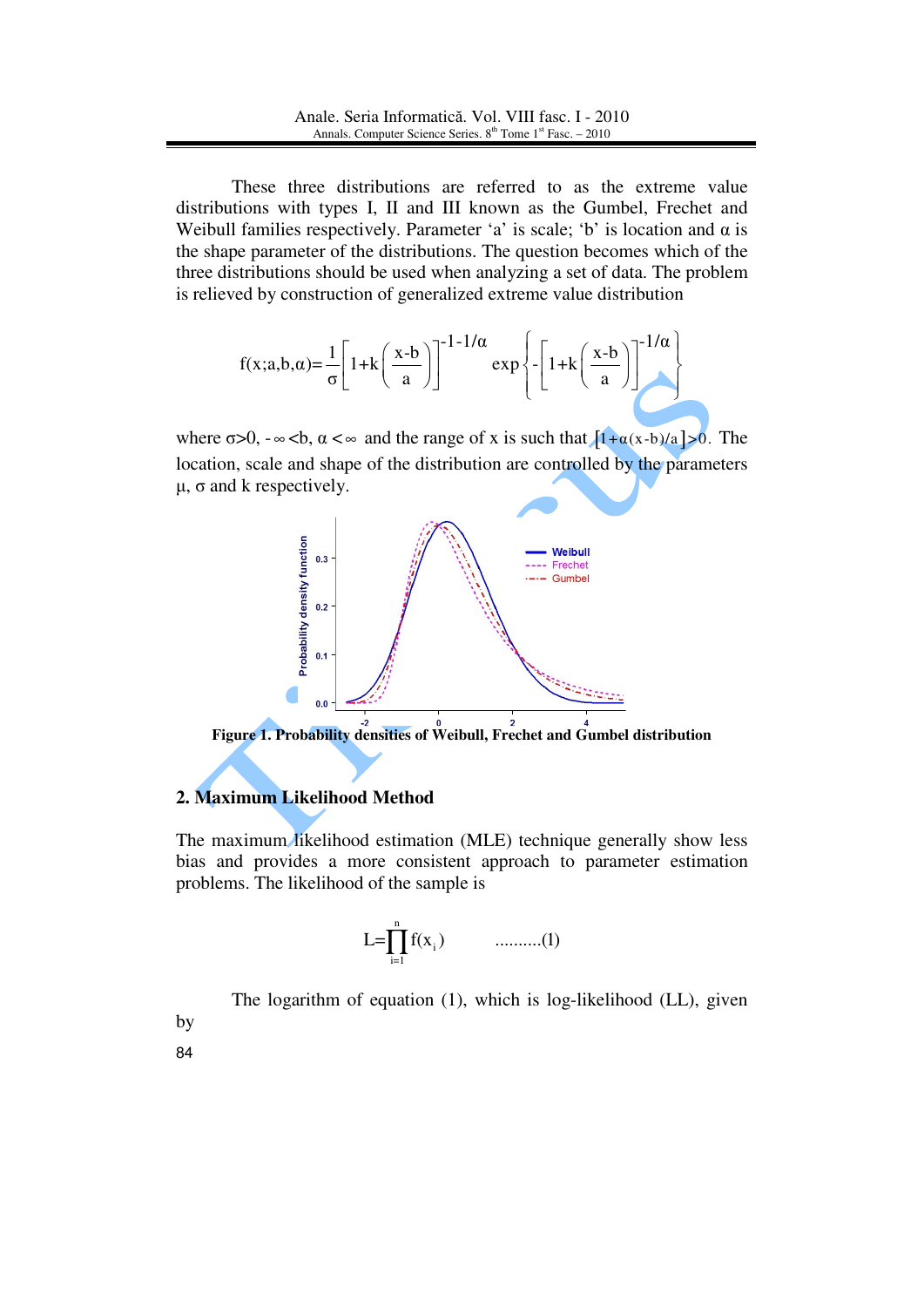$$
LL = \sum_{i=1}^{n} \log[f(x_i)] \quad \dots \dots \dots (2)
$$

The simple idea of the maximum likelihood method is to determine the distribution parameters that maximize the likelihood of the given sample. Because the logarithmic is a monotonic function, this is equivalent to maximizing the log-likelihood. Note that f(x) (probability density function) is always less than one so that all terms of the sum for LL are negative, consequently larger log-likelihoods are associated with smaller numerical values [HXN08].

#### **3. Selection Criteria for best distribution**

The best distribution model is selected on the basis of goodness of fit criteria which is tested by (Anderson-Darling) test. The A-D test procedure is a general test to compare the fit of an observed cumulative distribution function to an expected cumulative distribution function. The test statistic of A-D test is

$$
A^{2} = -n - \frac{1}{n} \sum_{i=1}^{n} (2i-1) [\ln F(X_{i}) + \ln \{1 - F(X_{n+i+1})\}]
$$

where n is the number of observations and  $F(X)$  is the Cumulative Density Function (CDF) for the data. Quantile-Quantile (Q-Q) plot and probability difference graph were also used to visual inspection for the selection for the best fitted.

#### **4. Return Level**

This expression allows us to calculate the maximum likelihood estimates of the parameters. In the most applications the quantiles of the fitted distribution are to interest as they allows us to make predictions about the level exceeded once every 1/(1-p) years on the average. This is called the return level and is given by [NC07]: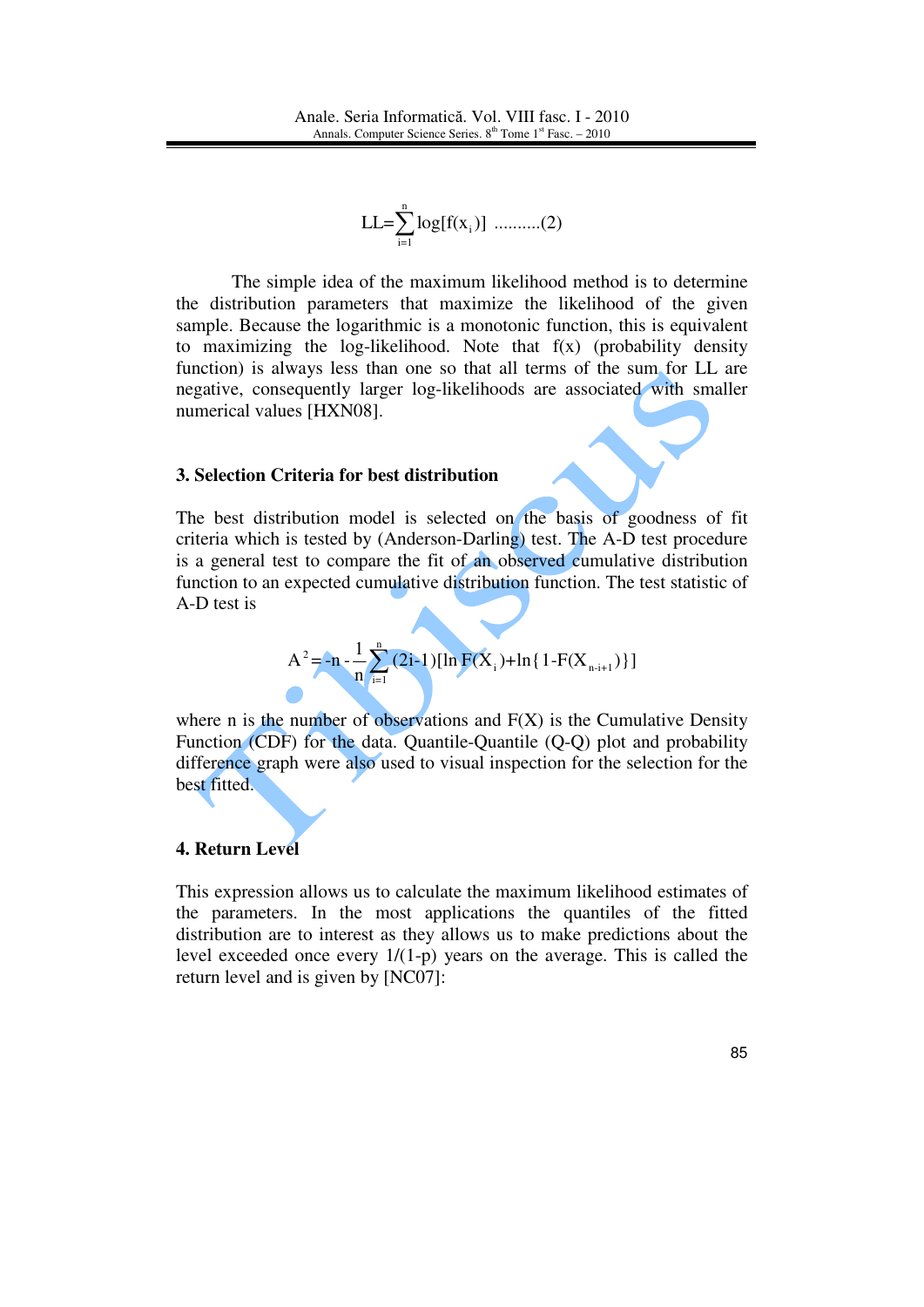$$
x_{p} = \mu - \frac{\sigma}{k} \left[ 1 - \left\{ -\log(1 - \frac{1}{P}) \right\}^{-k} \right] \dots (3)
$$

#### **5. Data source**

The data employed in this study are 51 observations of extreme maximum rainfall of year 1956-2006, collected form Birsa Agricultural University, Ranchi, Jharkhand.

#### **6. Result and discussion**

The study uses 51 years of yearly maximum rainfall data of Ranchi. A quick glance at Fig.-2 will not give much insight to long term change. The summary statistics of extreme rainfall data is illustrated in Table-1, which revealed that data have slight flat tail at right side i.e. positively skewed and platikurtic with high variability. Maximum likelihood estimates of the Gumbel Max, Frechet and Weibull distribution are given in Table-2 and probability density functions (PDF) of Gumbel Max, Frechet, Weibull and GEV distributions are indicated in Fig.-3, respectively.

In the fitted distributions Gumbel Max, Frechet and Weibull distributions are two parameters distribution and GEV is three parameters distribution, so that in Table:2 Gumbel Max, Frechet and Weibull have only two parameters but GEV has all the three parameters. The Table -2 indicates that two parameter distribution having the comparatively larger value of their parameter than GEV distribution.



**Figure 2. Fluctuations in extreme rainfall from 1956 to 2006**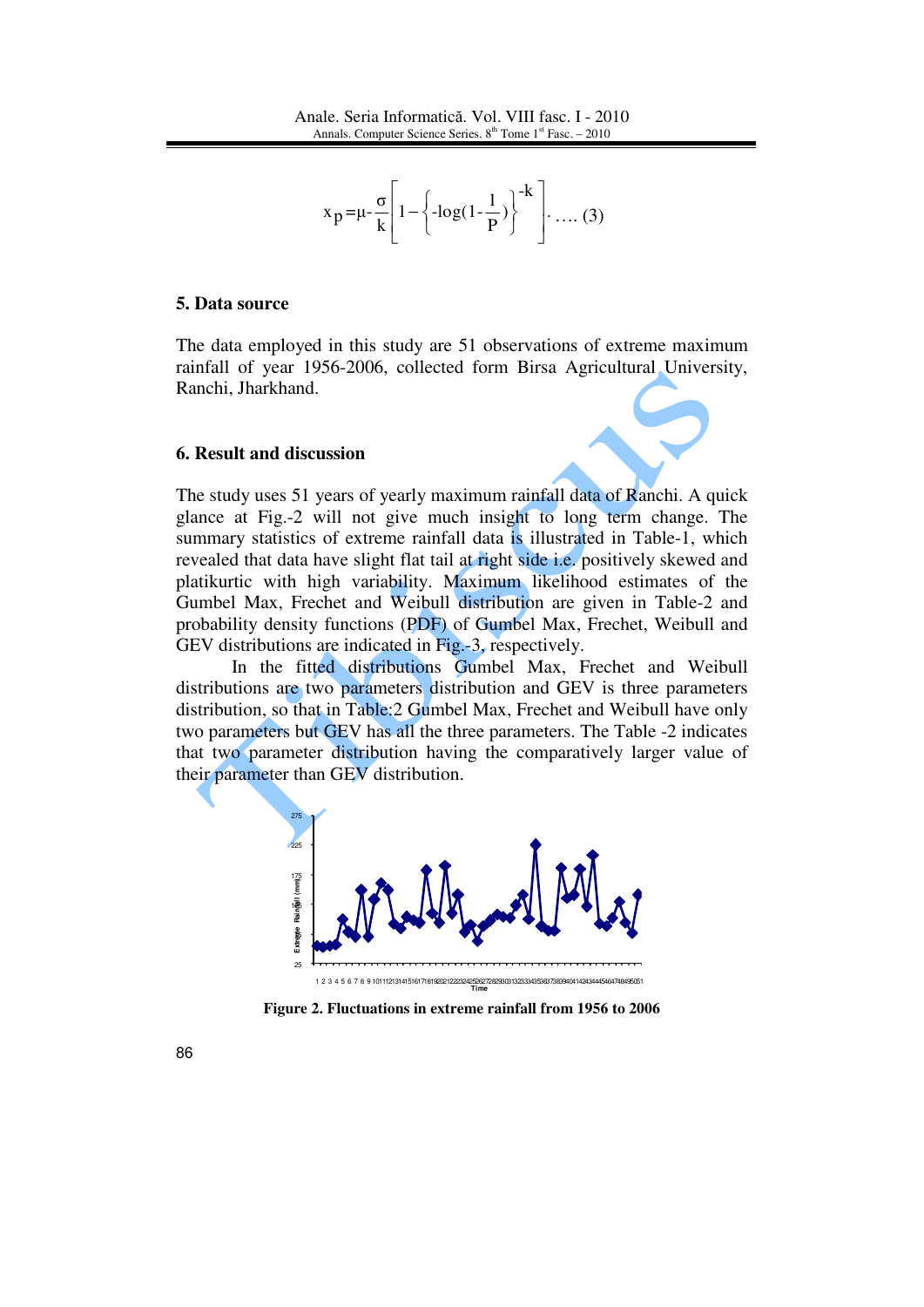| <b>Statistics</b>         | <b>Value</b> |
|---------------------------|--------------|
| Sample Size               | 51           |
| Range                     | 172.30       |
| Mean                      | 112.09       |
| Variance                  | 1686.53      |
| <b>Standard Deviation</b> | 41.07        |
| Coefficient of Variation  | 36.63        |
| <b>Standard Error</b>     | 5.75         |
| Skew ness                 | 0.926        |
| Kurtosis                  | 0.397        |

**Table 1. Descriptive Statistics of Extreme Rainfall (mm)**

|  | Table 2. Parameters of fitted Extreme Value Distribution |  |  |  |
|--|----------------------------------------------------------|--|--|--|
|  |                                                          |  |  |  |

| Skew ness                                                       | 0.926             |              |  |              |  |
|-----------------------------------------------------------------|-------------------|--------------|--|--------------|--|
| Kurtosis                                                        |                   |              |  | 0.397        |  |
|                                                                 |                   |              |  |              |  |
| <b>Table 2. Parameters of fitted Extreme Value Distribution</b> |                   |              |  |              |  |
|                                                                 | <b>Gumbel Max</b> |              |  |              |  |
| <b>Parameter</b>                                                | Location          | <b>Shape</b> |  | <b>Scale</b> |  |
| <b>Estimate</b>                                                 | 93.61             | 32.02        |  |              |  |
|                                                                 | <b>Frechet</b>    |              |  |              |  |
| <b>Estimate</b>                                                 |                   | 3.37         |  | 88.16        |  |
|                                                                 | Weibull           |              |  |              |  |
| <b>Estimate</b>                                                 |                   | 3.34         |  | 122.27       |  |
|                                                                 | <b>GEV</b>        |              |  |              |  |
| <b>Estimate</b>                                                 | 92.41             | 0.06         |  | 30.85        |  |
|                                                                 |                   |              |  |              |  |

## **7. Goodness of Fit test (A-D test)**

Goodness of fit for the fitted models is tested by A-D test illustrated in the Table: 3. It is reported from the table that all the models are successfully passed the goodness of fit test (A-D test) at 5% level of significant. That means all the models can easily occupy the uncertainties pattern in the data.

| Table 5. Goodness of Fit test for the fitted model (A-D test)              |       |                  |       |                          |                             |              |       |  |
|----------------------------------------------------------------------------|-------|------------------|-------|--------------------------|-----------------------------|--------------|-------|--|
| <b>Gumbel Max</b>                                                          |       | Frechet          |       | Weibull                  |                             | GEV          |       |  |
| <b>Statistic</b>                                                           | Crit. | <b>Statistic</b> | Crit. | <b>Statistic</b><br>Val. | Crit.                       | Statistic    | Crit. |  |
|                                                                            | Val.  |                  |       |                          | $\overline{\mathbf{Val}}$ . |              | Val.  |  |
| $0.381^{\overline{ns}}$                                                    | 2.502 | $0.844^{ns}$     | 2.502 | $1.405^{ns}$             | 2.502                       | $0.333^{ns}$ | 2.502 |  |
| <b>PASS</b><br><b>PASS</b><br><b>PASS</b><br><b>PASS</b>                   |       |                  |       |                          |                             |              |       |  |
| ns: Non-Significant at 5% level of significant, Crit. Val.: Critical Value |       |                  |       |                          |                             |              |       |  |

**Table 3. Goodness of Fit test for the fitted model (A-D test)**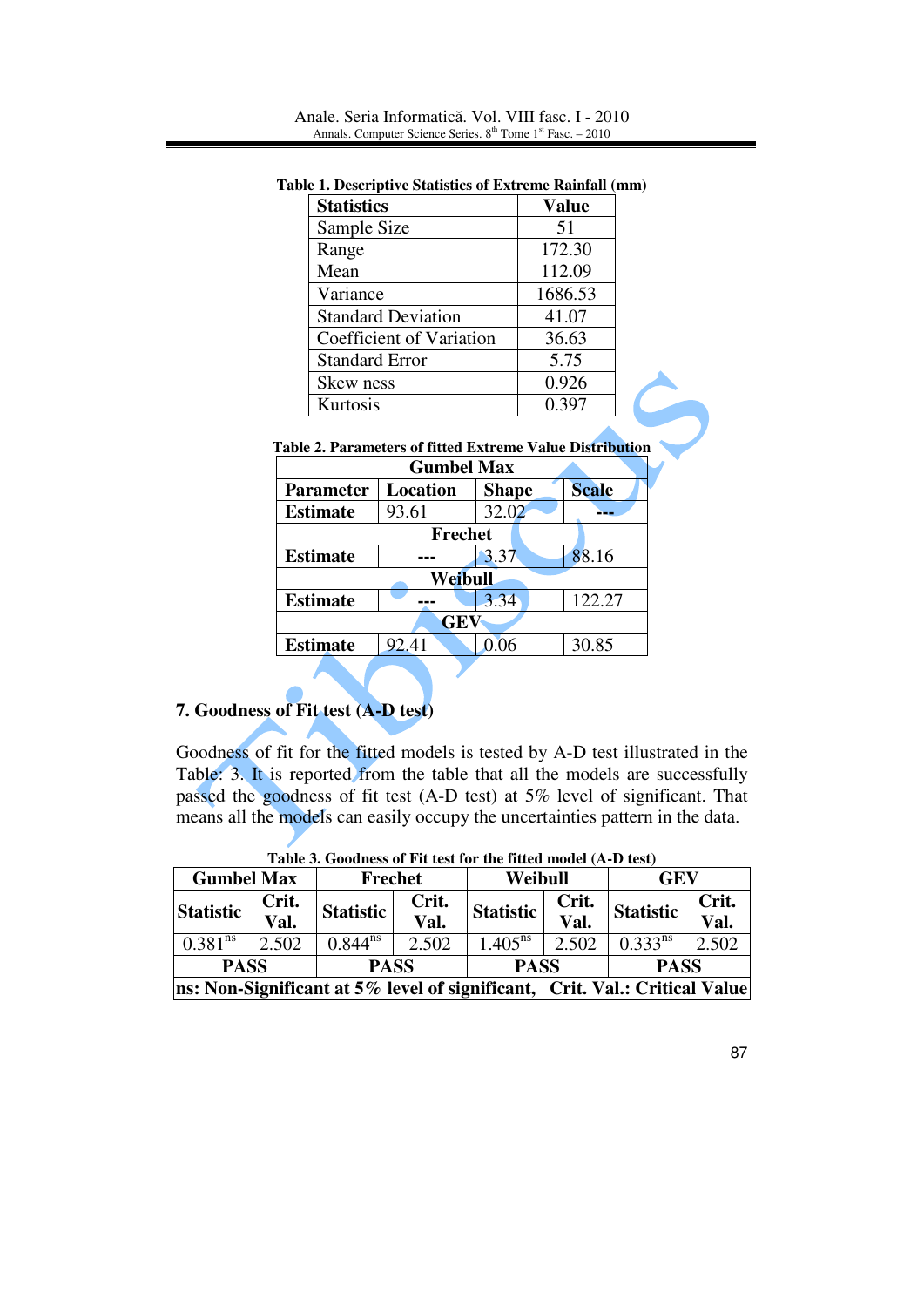Anale. Seria Informatică. Vol. VIII fasc. I - 2010 Annals. Computer Science Series. 8<sup>th</sup> Tome 1<sup>st</sup> Fasc. – 2010



## **8. Normality (Q-Q Plot)**

Normality of the fitted distributions is assessed by Q-Q plot indicated in the Figure: 4. It is obvious form the figure that quintiles of GEV distribution (Figure: 4 (D)) mostly occupied the reference line compare to other distributions. In figure: 5 Probability difference chart revealed that inner most (sky color) quintiles are much closer to horizontal reference line belongs to GEV distribution. So, on the basis overall statistical selection criteria GEV is the best fitted distributional model to assess the extreme maximum rainfall in Ranchi.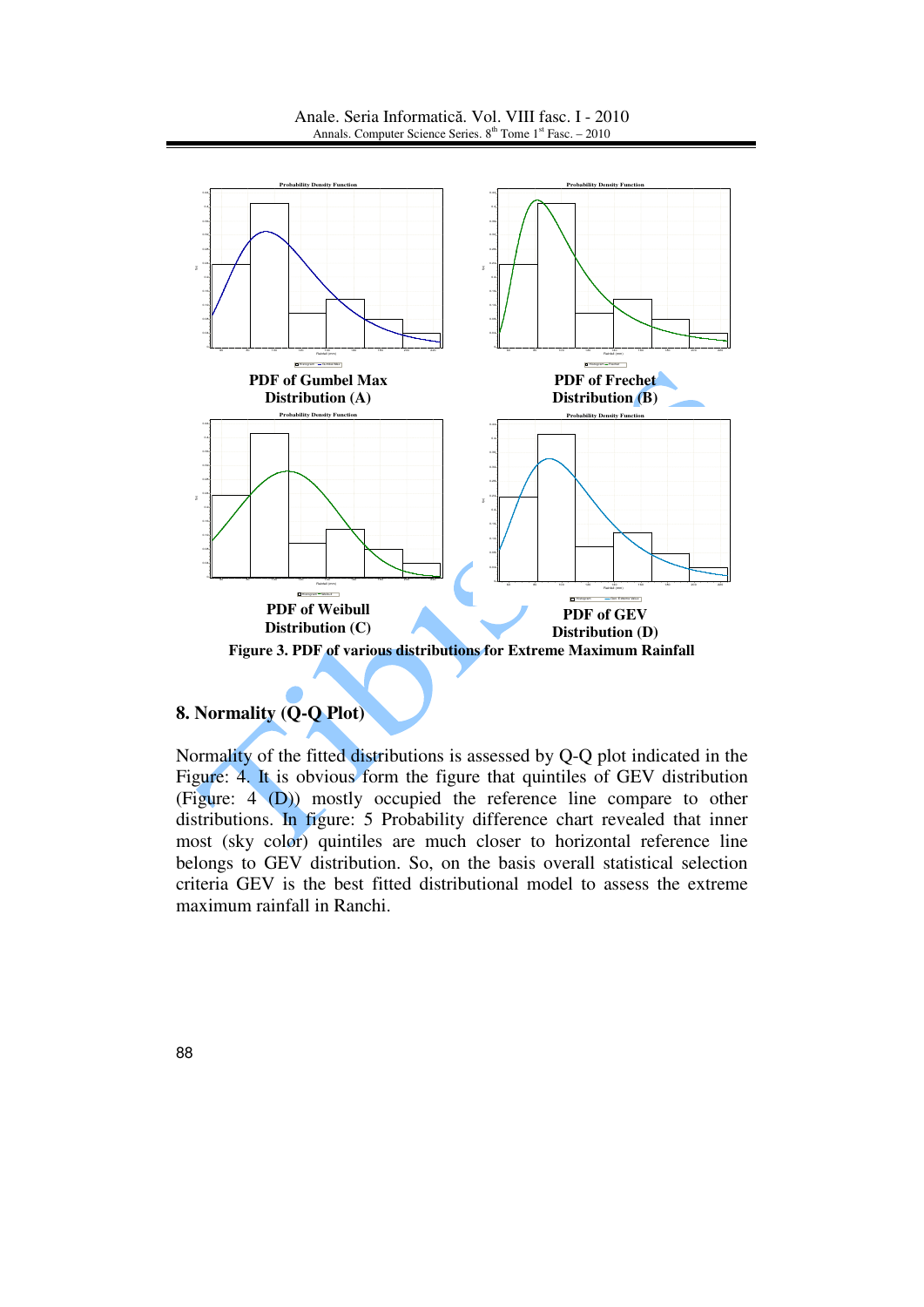

Anale. Seria Informatică. Vol. VIII fasc. I - 2010 Annals. Computer Science Series.  $8<sup>th</sup>$  Tome 1<sup>st</sup> Fasc. – 2010

**Figure 5. Probability difference chart for the fitted distribution model**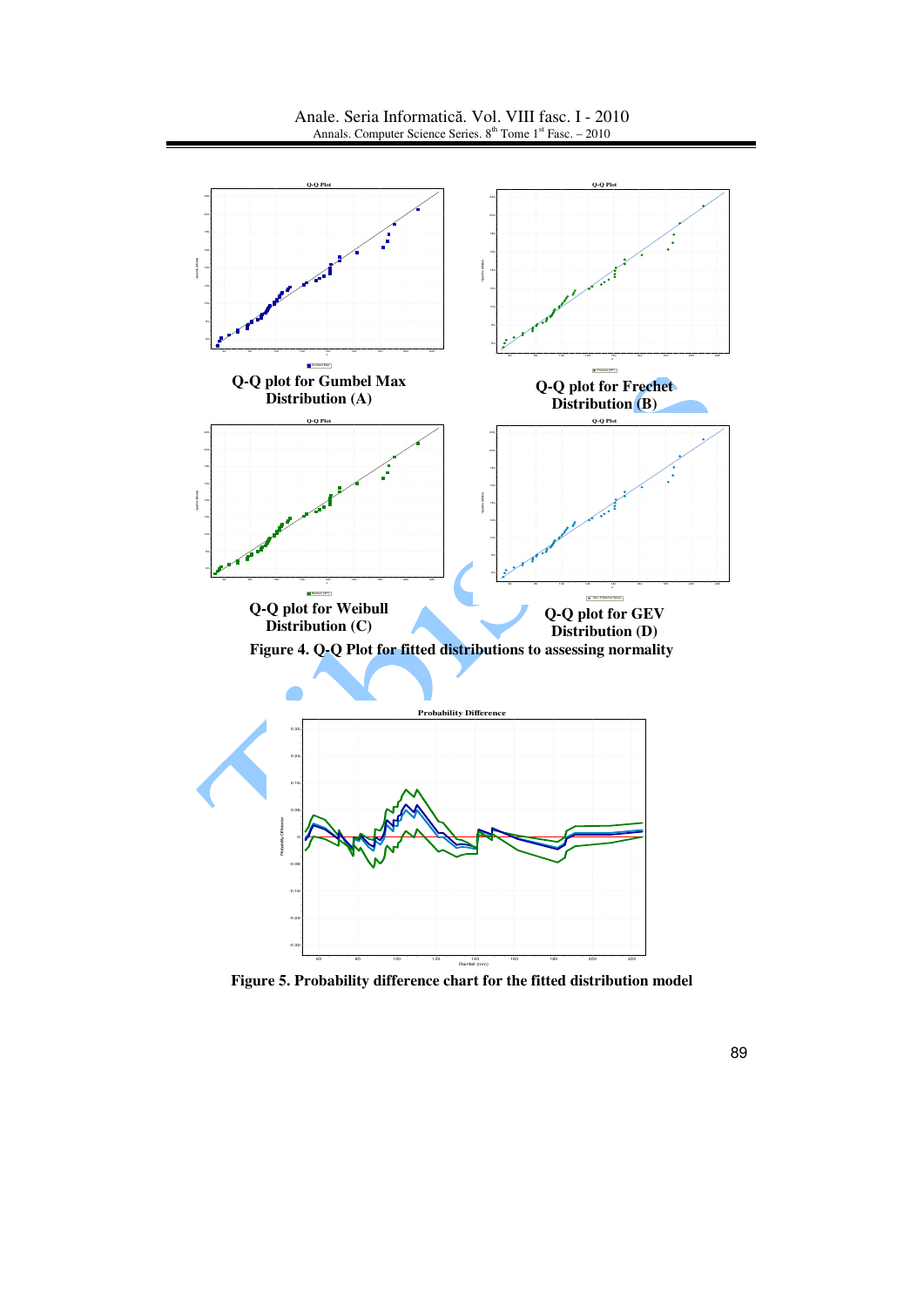## **9. Return Level**

Once the best model for the data has been selected, the interest is in deriving the return levels of extreme maximum rainfall. The p year return level, say  $x_p$ , is the level exceeded on average only once in p years already indicated in equation (3). The return level for 5, 10, 50, 100 and 200 years are indicated in the Table -4

| <b>Return Level</b> (mm) |         |          |          |           |            |  |  |
|--------------------------|---------|----------|----------|-----------|------------|--|--|
| Year                     | $P = 5$ | $P = 10$ | $P = 50$ | $P = 100$ | <b>200</b> |  |  |
| Rainfall (mm)            | 169.67  | 196.94   | 261.39   | 290.61    |            |  |  |

**Table 4. Return level of maximum extreme rainfall (mm)** 

It is revealed by Table 4 that rainfall consistently increasing over the 200 years which is 320.98 mm. This rainfall value is the least maximum extreme value of rainfall which will occur after 200 years.

## **Conclusions**

A literature survey shows Extreme Value Theory (EVT) to be a reliable tool for climate extreme scenarios construction and for this purpose maximum likelihood method is used for the evaluation of distribution parameters for extreme rainfall data. Generalized extreme value model is found to be most suitable model with fulfilling all statistical selection criteria then return level for the model is constructed to predict the maximum rainfall for long run in future. It is consistently increasing from time to time for the next 200 years. For further study, researcher can make a long term prediction for other weather parameter which are directly or indirectly affect to the sector like agriculture, production industry and other sectors on which human life is dependent.

## **Acknowledgement**

The authors are thankful to the Birsa Agricultural University, Ranchi (Jharkhand) for providing necessary data by which the present investigation has been possible.

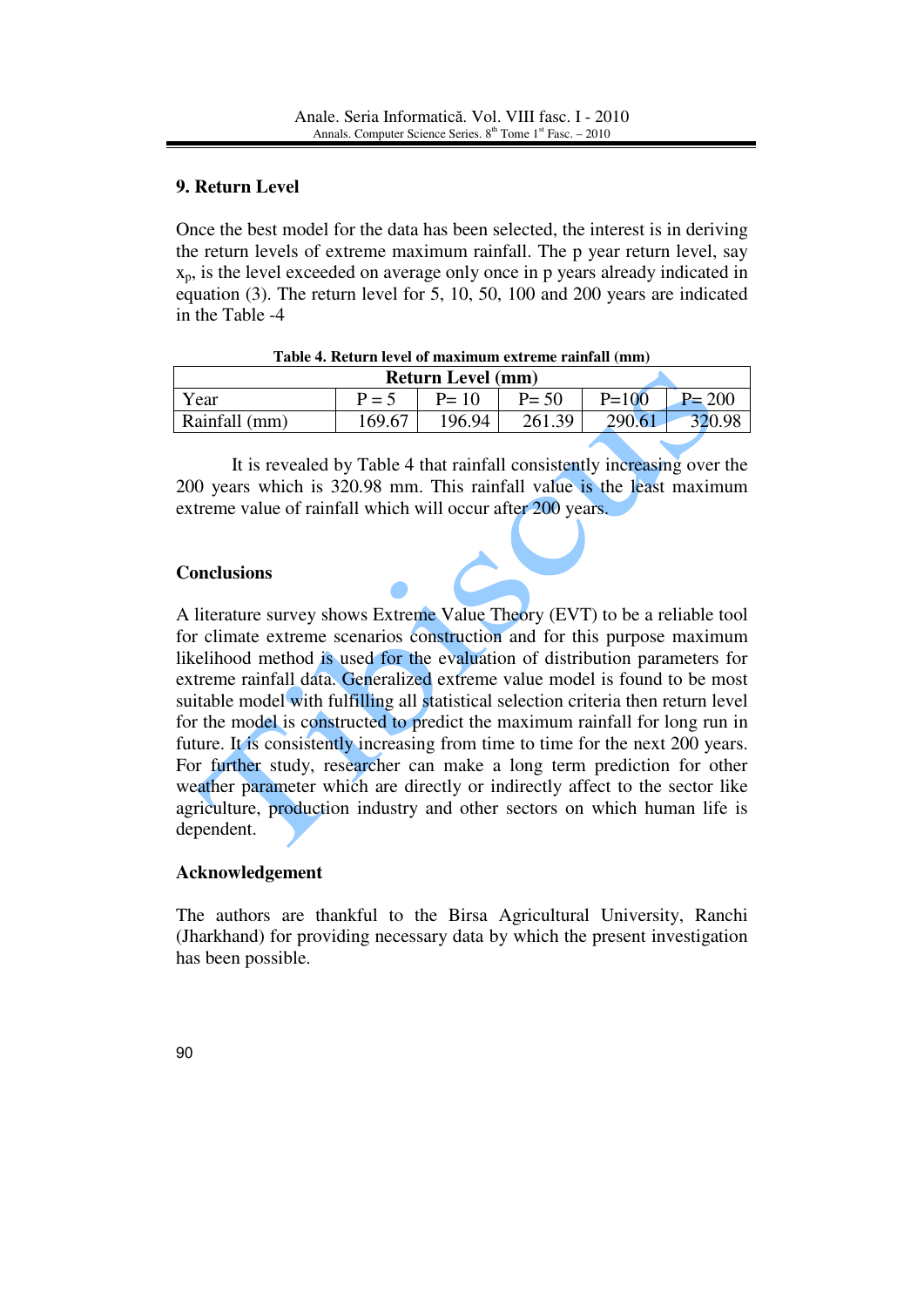#### **References**

- [C+02] A. Crisci, B. Gozzini, F. Meneguzzo S. Pagliara and G. Maracchi - Extreme rainfall in a changing climate: regional analysis and hydrological implications in Tuscany; *Hydrol. Processes* **16** 1261–1274, 2002
- [EA93] A. Elnaqa and N. Abuzeid A program of frequency analysis using Gumbel's method; *Ground Water* **31** 1021–1024, 1993
- [Fer93] V. Ferro Rainfall intensity–duration–frequency formula for India – discussion; *Journal of Hydraulic Engineering*–ASCE **119** 960–962, 1993
- [FT28] R. A. Fisher and L. H. C. Tippett Limiting forms of the frequency distribution of the largest or smallest member of a sample; *Proceedings of the Cambridge Philosophical Society* Vol. 24 pp180–290, 1928
- [HXN08] W. Huang, S. Xu and S. Nnaji Evaluation of GEV model for frequency analysis of annual maximum water levels in the coast of United States; *Ocean Engineering*. doi: 10.1016/j.oceneng.2008.04.010, 2008
- [KN00] S. Kotz and S. Nadarajah Extreme Value Distributions: Theory and Applications. London Imperial College Press, 2000
- [KJR85] S. Kotz, N. L. Johnson and C. B. Read Encyclopedia of Statistical sciences. New York: Wiley. Vol. 3, 1985
- [KB00] D. Koutsoyiannis and G. Baloutsos Analysis of a long record of annual maximum rainfall in Athens, Greece, and design rainfall inferences; *Natural Hazards* **22** 29–48, 2000
- [NC07] S. Nadarajah and D. Choi Maximum daily rainfall in South Korea; *J. Earth Syst. Sci.* 116, No. 4, pp. 311–320, 2007
- [NNA02] V. T. V. Nguyen, T. D. Nguyen and F. Ashkar Regional frequency analysis of extreme rainfalls; *Water Science and Technology* **45** 75–81, 2002